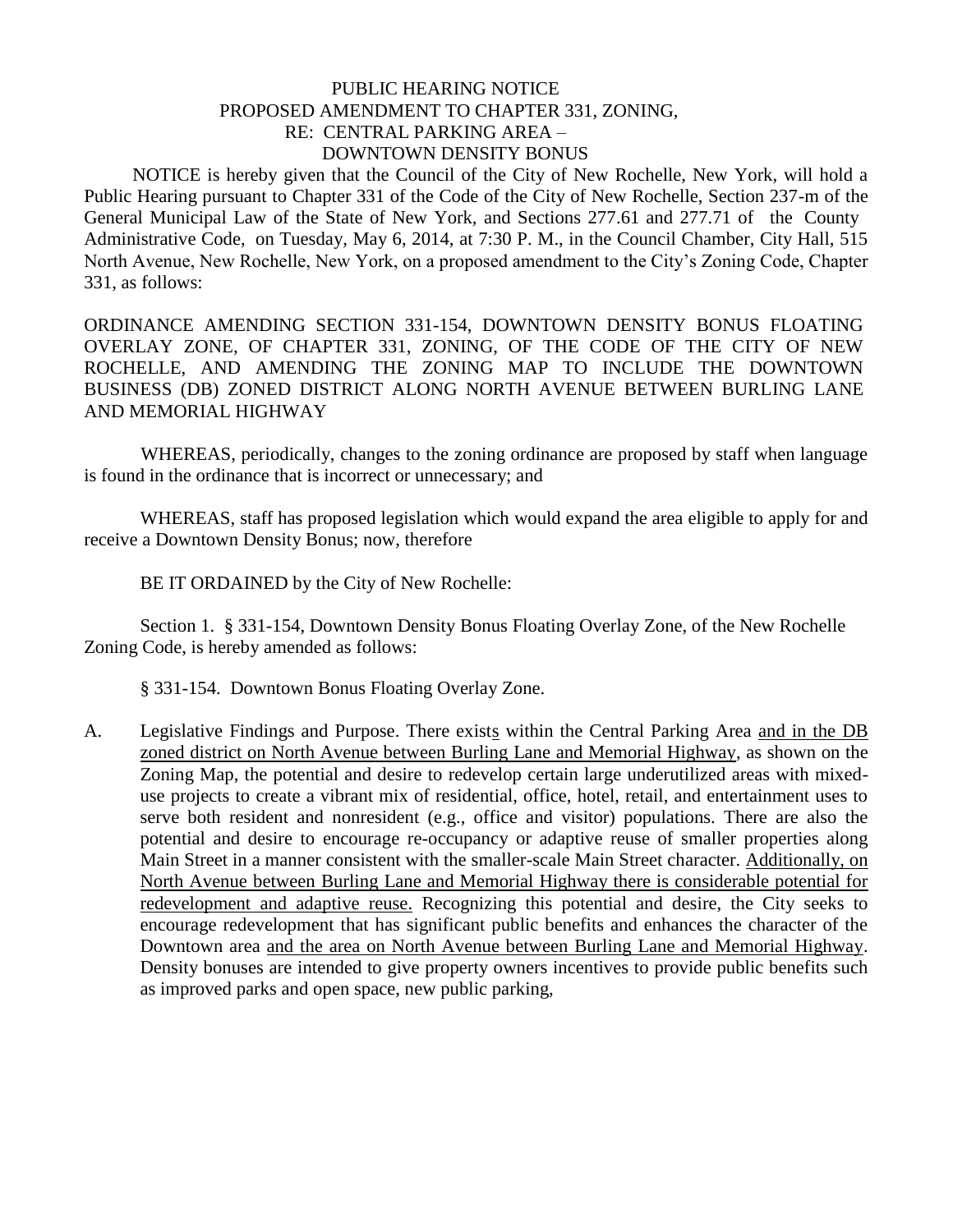improved pedestrian areas, and preservation of the Downtown's historic character in conjunction with the development of mixed-use projects.

- B. Initiation. A density bonus on a development site shall be sought from the City Council. An application shall be initiated by filing a petition with the City Council.
- C. Eligibility of Development Site. The Downtown Density Bonus Floating Overlay Zone (DDB) is hereby established as a floating overlay zone with potential application to any development site which meets all of the following eligibility requirements:
	- (1) The development site shall be located within the DB, DMU, or DMUR zoning district, in the Central Parking Area as shown on the Zoning Map. A development site in the DB zone shall also be eligible for the density bonus if it is located on North Avenue between Burling Lane and Memorial Highway.
	- (2) The development site, in the DMU or DMUR zoning district, shall consist of a parcel or assemblage of parcels with an area of at least 60,000 square feet.
	- (3) The development site, in the DB zoning district, shall consist of a parcel or assemblage of parcels with an area of not greater than 60,000 square feet.
	- (4) [http://ecode360.com/12427987 -](http://ecode360.com/12427987#12427987) 12427987The development site, in the DMU or DMUR zoning district, shall be located within 500 feet of the New Rochelle Transit Center or a public parking facility with greater than 300 spaces.
	- (5) The development site, in the DB zoning district, shall be located within 500 feet of any public parking facility, except that where a development site does not meet such distancing requirement but satisfies all other zoning requirements, provides all parking on-site, all such parking is subsurface, and the applicant submits an environmental impact statement for the proposed project on the site, the City Council may, in its sole and absolute discretion, waive such distancing requirement for a development site in the DB zoning district.
- D. Permitted uses and Dimensional Standards. Permitted uses and Dimensional Standards within the Downtown Density Bonus Floating Overlay District are the same as those for the underlying DB, DMU, and DMUR Zoning Districts with the exception of Height and FAR, which may be increased at the discretion of City Council under the provisions of this Section.
- E. Bonuses. The density bonuses to be applied to a development site can consist of additional FAR and/or Height.
	- (1) FAR bonuses, which vary by the underlying zoning district, may be applied to the base FAR of a development site for providing any one or several of the public benefits identified in the table below. In no event may total FAR for a development site exceed 4.0 in the DB, 5.5 in the DMU, or 11.5 in the DMUR.

| <b>Public Benefit</b>                                             | <b>Maximum FAR Bonus</b> |     |      |
|-------------------------------------------------------------------|--------------------------|-----|------|
|                                                                   | DB                       | DMU | DMUR |
| Provision of new public parking in excess of that required for    |                          |     | 1.5  |
| proposed uses and which provides a significant public benefit, or |                          |     |      |